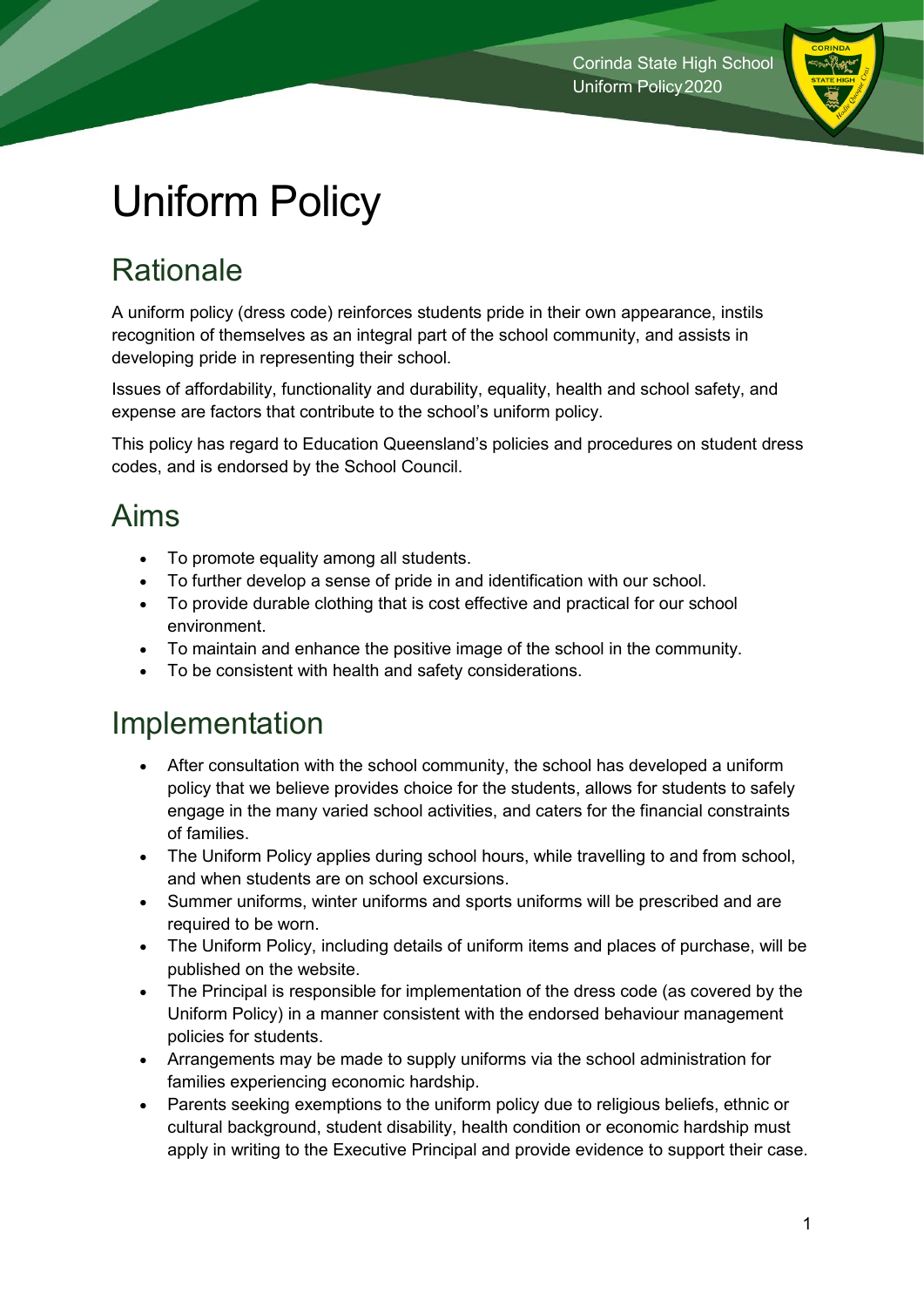#### Corinda State High School Uniform Policy2020

## Non-compliance with the Uniform Policy

Non-compliance by students with the uniform policy may result in consequences being applied. Consequences may include withdrawal of playground privileges, loss of school representation, contact with parent/carers, or prevention from participating in school activities. Repeated non-compliance with uniform consequences may incur further consequences. Moderation of 'acceptable' uniform and appearance is at the discretion of the Administration.

## The School Uniform

Our school dress code is a reflection of the high standards embraced at Corinda State High School. The school colours are bottle green, gold, white and grey.

Students are expected to make a personal commitment to present themselves well. This will reflect not only their personal pride, but also a positive identity of Corinda State High School in the community. Students are expected to wear the complete school uniform at all times, to be clean and well groomed. The school formal day uniform (which includes leather shoes and backpack) must be worn at school and on the way to and from school. Students must wear full day uniform on excursions and at formal events unless otherwise indicated.

It is important that the school community as a whole supports and upholds the uniform policy and accepts a shared responsibility for upholding these standards.

## **Responsibilities**

#### **Students**

- to be well presented and wear the school's uniform as prescribed by the uniform policy
- to comply with any requests or directions from school staff regarding appearance or standards of dress, and to comply with any health and safety requirements as directed by school staff.

#### Parents and caregivers

• to commit to supporting the dress code as part of the enrolment agreement



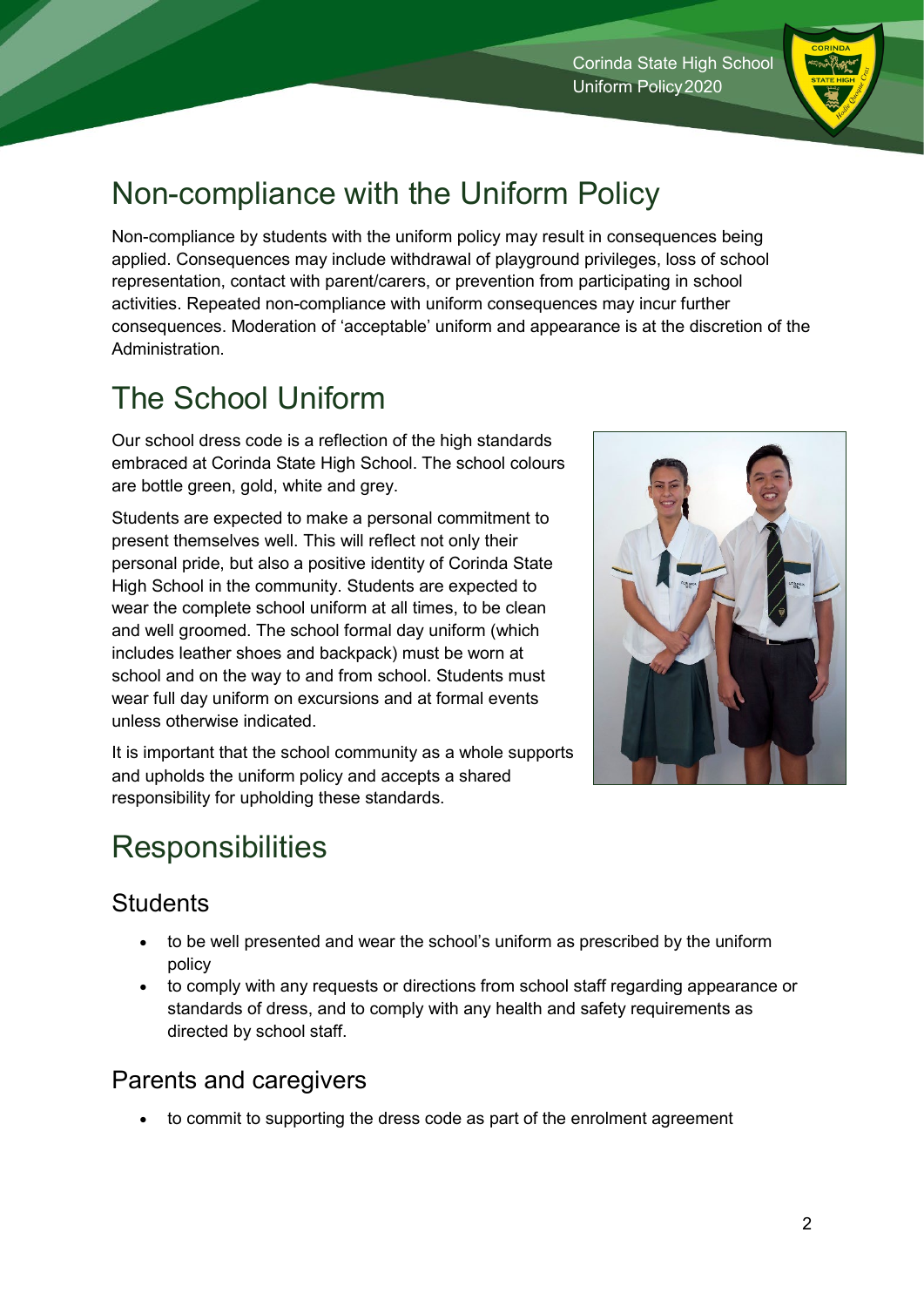

- to assist students to develop maturity, responsibility and self-discipline by supporting the student to adhere to the uniform policy, and ensuring students attend school well presented
- to work with the school to resolve issues regarding compliance with the uniform policy and support the authority of the school in enforcing the uniform policy
- to request short or long term exemptions to the uniform policy in writing, providing reasons for the request to support and assist students to comply with health and safety requirements.

#### School staff

- to clearly articulate the school's expectations and requirements regarding the uniform policy
- to fairly and equitably enforce the uniform policy
- to inform and support parents to develop strategies to assist the student to comply with the uniform policy
- to determine, document and inform parents and students of reasons for decisions on exemptions from the uniform policy
- to provide appropriate direction to students to ensure they comply with health and safety requirements.

### The Principal

- to consult with students, school staff, parents and the Parents and Citizens' (P&C) Association when developing and reviewing the school's dress code
- to approve the dress code and/or any amendments to the dress code
- to approve any proposed changes to the school uniform, dress and appearance standards, and uniform policy.

## Wearing the School Uniform

The following dress code is the standard uniform for Corinda State High School. School uniforms are not to be altered in any fashion, including but not limited to:

- Cutting and shortening of hemlines
- Rolling up of sleeves and shorts
- Rolling down of skirt tops
- Re-embroidering, replicating or reproducing the college/school logo and badges. To do so is contravening copyright laws and will be pursued by the school
- Graffiti or writing on uniform items
- Underclothes should not compromise our uniform standards and are not to be visible. Students who wish to wear 'undershirts' are only permitted to wear white and must not hang out under sleeves or below shirts. There is to be no writing or print on undershirts.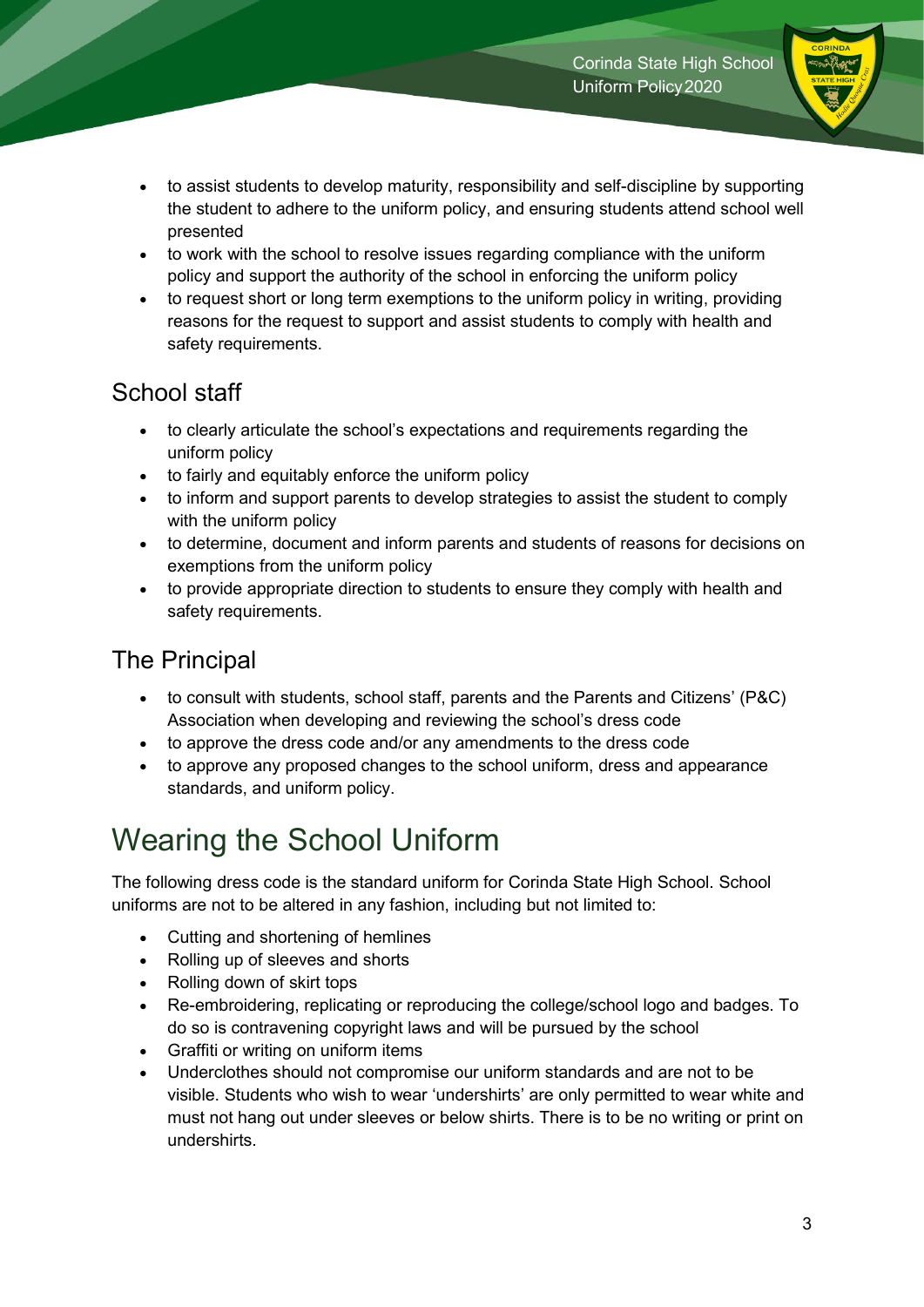

### Sports/HPE

**Students from year 8 -12** are expected to wear the full formal day uniform every day, to and from school (see exception below). Students are to change into their sports uniform immediately prior to commencement of the practical Physical Education class and change out of the sports uniform into their day uniform prior to attending their next lesson.

**Students in Year 7** are able to wear their sports uniform on the day that they have timetabled practical Physical Education classes.

**All year levels:** Students are not required to change uniform if the practical Physical Education class is timetabled for period 4. The Sports uniform may also be worn on special sports days as notified during the year.

**Sports Bags** are available as an additional bag for sports uniform. Students are able to take these to gala days and sporting events. These bags are not to be used instead of the school backpack.

#### Footwear

All students are required to wear black leather school lace-up school shoes (with a low heel), and variations are not acceptable. Leather versions of street shoes are not acceptable. Please refer to **Acceptable Shoe picture** at the end of this document.

Shoes must be in good order and polished. Laces are to be tied appropriately with a bow at the top.

Black leather lace-up school shoes are to be worn to and from school unless a practical Physical Education class is timetabled for period 4, or on special sports days as notified during the year.

Department of Education safety regulations dictate that in practical classes (eg Art, Science, Manual Arts and Home Economics) footwear with impervious uppers will be worn. Students must wear black leather lace-up school shoes.

Students who have practical health and physical education classes (HPE) must change into the sports shoes immediately prior to commencement of the HPE class, and return to the leather school shoes prior to attending their next lesson.

Sports shoes must be lace-up athletic style, practical with supportive arches. Sports shoes are not to be worn with the school formal day uniform except:

- during practical classes as directed
- on Gala Days or Sports Carnival days.

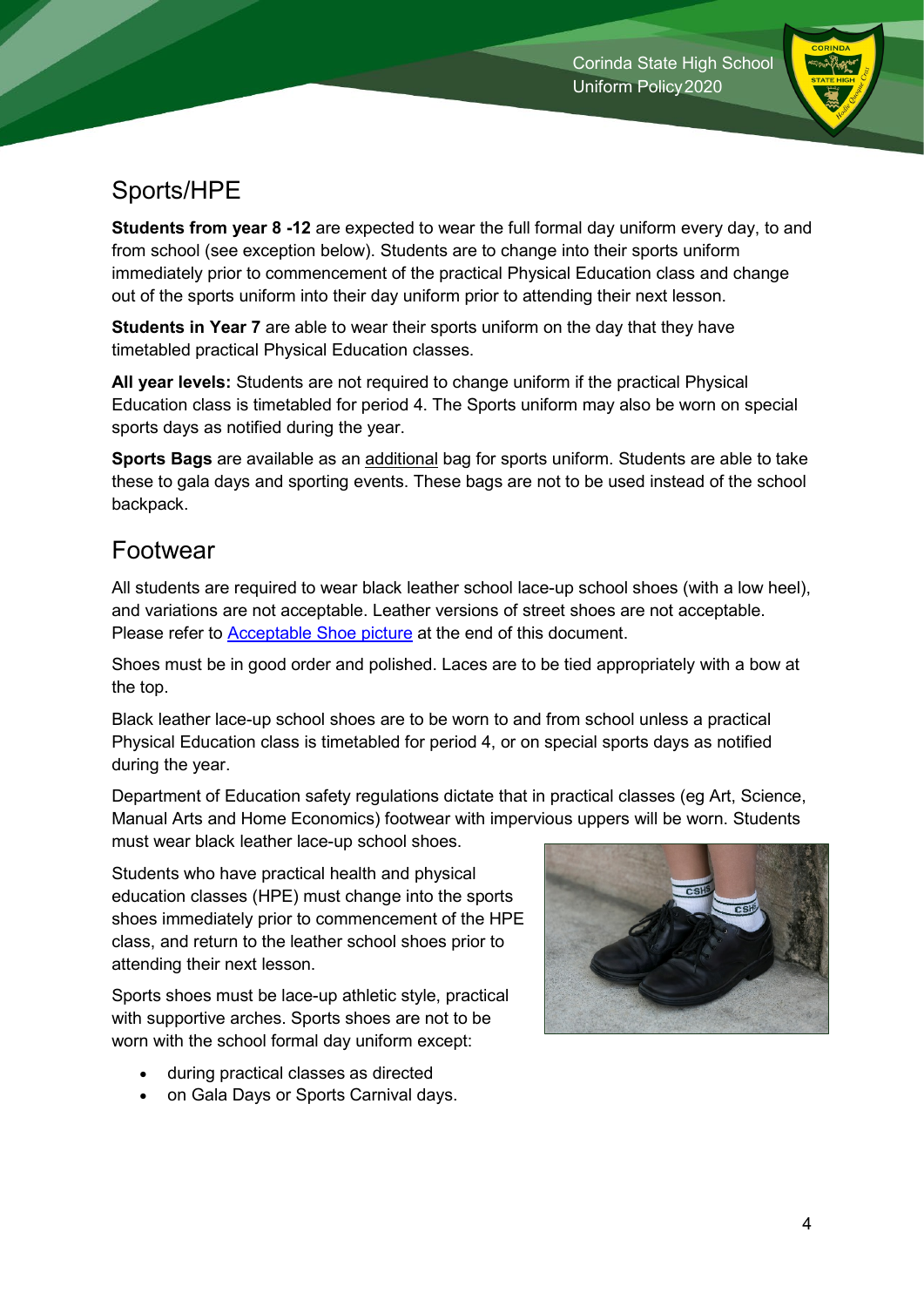

### Girls Formal Day Uniform

| <b>Item</b>                                                        | <b>Details</b>                                                                                                                                                                                                                                                                                                                                                                         |
|--------------------------------------------------------------------|----------------------------------------------------------------------------------------------------------------------------------------------------------------------------------------------------------------------------------------------------------------------------------------------------------------------------------------------------------------------------------------|
| <b>Blouse - Junior</b><br><b>Secondary</b>                         | Bottle green striped poly/cotton fabric, V neckline with collar, front<br>concealed buttons. Blouse has a peaked front hemline designed to sit<br>loosely over the skirt. Front pocket has gold embroidered school logo on a<br>bottle green background. To be worn with a plain bottle green crossover<br>school tie and school badge.                                                |
| <b>Blouse - Senior</b><br><b>Secondary</b>                         | White poly/cotton fabric, V neckline with collar, front concealed buttons.<br>Blouse has a peaked front hemline designed to sit loosely over the skirt.<br>Front pocket has bottle green and gold inserts with embroidered school<br>logo in bottle green. Sleeves feature green and gold pin striping. To be<br>worn with a plain bottle green crossover school tie and school badge. |
| Skirt - Junior &<br><b>Senior Secondary</b>                        | Bottle green polyester/viscose A line skirt with pleats front and back. Skirt<br>has two elasticized panels in the waistband and has one pocket with a<br>zipper in the side seam for safekeeping of money and other valuable<br>items. Identical skirt for Junior and Senior Skirt is to be worn below knee<br>length (so the knee cannot be seen).                                   |
| <b>Shorts/Long Pants</b><br>- Junior & Senior<br><b>Secondary</b>  | College grey tailored shorts and long pants. Shorts are knee length with a<br>cuffed hem at the knee. Shorts length is not to be altered, and are worn<br>with the white sports socks. Long pants (only) are to be worn with mid-<br>length black socks.                                                                                                                               |
| Tie - Junior &<br><b>Senior Secondary:</b>                         | Bottle green poly cotton crossover tie with buttonholes. Identical tie for<br>Junior and Senior. To be worn with school badge only.                                                                                                                                                                                                                                                    |
| Socks / Tights -<br><b>Junior &amp; Senior</b><br><b>Secondary</b> | White Corinda State High School logo socks with the skirt, tailored shorts<br>and sports shorts. Alternately black tights, 40 denier (minimum), plain,<br>may be worn with the skirt (only). Mid length black socks are to be worn<br>with the college grey long pants. Tights (stockings) are not to be worn with<br>the school sports shorts.                                        |

### Boys Formal Day Uniform

| Item                               | <b>Details</b>                                                                                                                                                                                                              |
|------------------------------------|-----------------------------------------------------------------------------------------------------------------------------------------------------------------------------------------------------------------------------|
| Shirt - Junior<br>Secondary        | Bottle green striped poly/cotton fabric with bottle green collar and two<br>button placket. Front pocket has gold embroidered school logo on a bottle<br>green background. Designed to be worn without a tie and tucked in. |
| <b>Shirt - Senior</b><br>Secondary | White poly/cotton fabric button through shirt. Front pocket has bottle<br>green and gold insert with embroidered school logo in bottle green.                                                                               |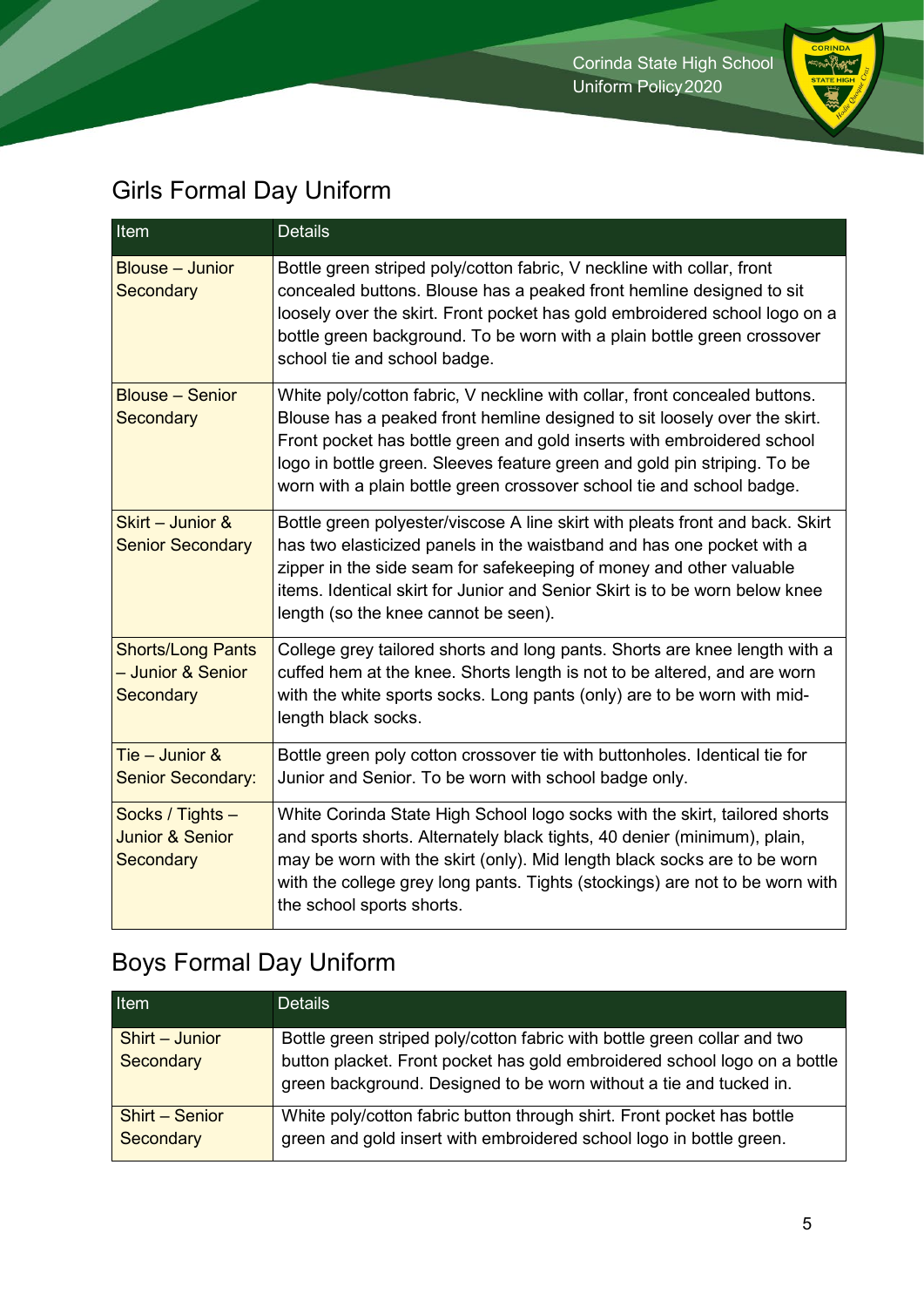

|                            | Sleeves feature green and gold pin striping. To be worn with a tie and<br>tucked in.               |
|----------------------------|----------------------------------------------------------------------------------------------------|
| Trousers/shorts -          | College grey poly/viscose double pleat front, belt loop school shorts and                          |
| <b>Junior &amp; Senior</b> | trousers. Elastic waisted shorts or long trousers are not acceptable. The                          |
| Secondary                  | width of the trouser leg is not to be altered. Identical trousers/shorts for<br>Junior and Senior. |
| Tie –Senior                | Bottle green polyester tie with gold diagonal stripes and school crest.                            |
| Secondary                  | Senior tie available for Year 10/11/12 students only.                                              |
| Belt – Junior $\&$         | Black belt (leather style) with plain silver buckle. Fashion belts are not                         |
| <b>Senior Secondary</b>    | acceptable.                                                                                        |
| Socks – Junior $\&$        | Long grey school socks with green and gold band at top to be worn with                             |
| <b>Senior Secondary</b>    | shorts, or mid-length black socks with long trousers.                                              |

### Sports Uniform - Unisex

| Item                       | <b>Details</b>                                                     |
|----------------------------|--------------------------------------------------------------------|
| Sports Shirt -             | Bottle green, gold and white polo shirt with embroidered crest.    |
| <b>Junior Secondary</b>    | Collar is gold and embroidered with school logo. Fabric is UPF 50. |
| Sports Shirt -             | Bottle green and gold polo shirt with embroidered crest.           |
| <b>Senior Secondary</b>    | Fabric is UPF 50.                                                  |
| Sports Shorts -            | Polyester microfiber bottle green shorts with embroidered          |
| Junior & Senior            | logo. Tights are not to be worn with sports shorts.                |
| Secondary                  |                                                                    |
| <b>Sports Socks -</b>      | White Corinda State High School logo socks.                        |
| Junior & Senior            | Socks are only available at the school Uniform Shop.               |
| Secondary                  | No other socks are permitted.                                      |
| Wind Jacket $-$            | Bottle green with gold and white trim and with school crest.       |
| Junior & Senior            | To be worn with Sports Uniform only.                               |
| Secondary                  |                                                                    |
| Track Pants $-$            | Bottle green with gold diagonal panel on right leg with            |
| <b>Junior &amp; Senior</b> | CORINDA embroidered.                                               |
| Secondary                  |                                                                    |

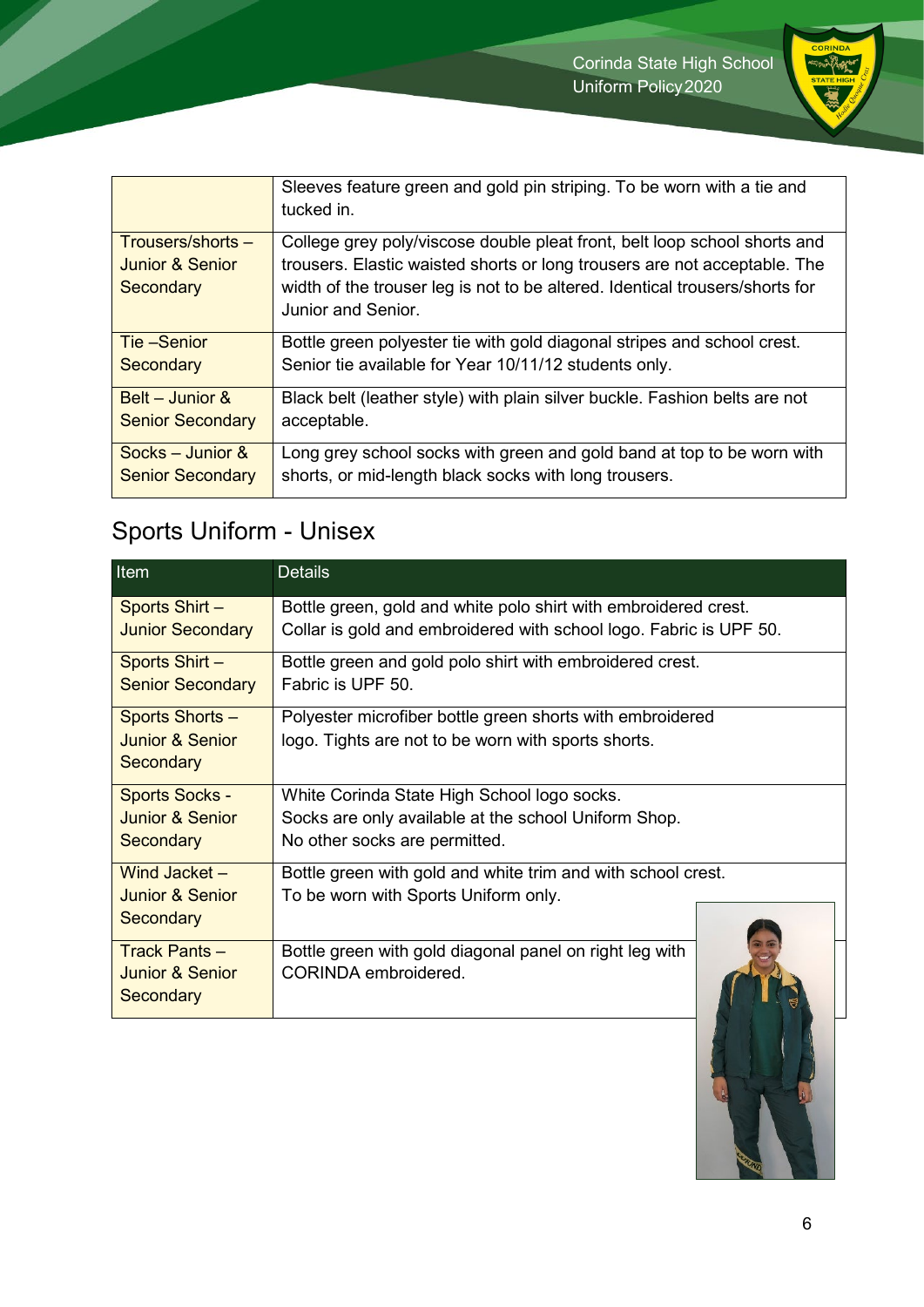

### Other Uniform Items

| Item                      | <b>Details</b>                                                                                                                                                                                                                                                                                                                                                                                                                                                      |
|---------------------------|---------------------------------------------------------------------------------------------------------------------------------------------------------------------------------------------------------------------------------------------------------------------------------------------------------------------------------------------------------------------------------------------------------------------------------------------------------------------|
| <b>Hats</b>               | A hat with Corinda State High School embroidered is compulsory. The<br>hat is UPF 50+. We also offer a peaked cap which is optional – students<br>may choose between hat and cap. The bucket hat is reversible and the<br>school's green colours are to be worn on the outside at all times, except<br>at sports carnival events where the hat may be flipped to allow house<br>colours to be worn to encourage house spirit.                                       |
|                           | Please note: Top knot hair styles are not permitted. Hair is to be styled in<br>such a way that does not impact on student's ability to wear the hat in<br>compliance with the Sun-safe policy.                                                                                                                                                                                                                                                                     |
|                           | <b>Formal hats</b> are optional with the formal day<br>uniform.<br>Boys are dark grey felt hats with green and<br>gold band.<br>Girls are dark green Panama hat with green<br>and gold band.                                                                                                                                                                                                                                                                        |
| <b>School Backpack</b>    | All students are required to have the Corinda State High School<br>backpack or the school pull-along trolley bag, available from the uniform<br>shop. The school backpack is a compulsory part of the school uniform<br>and has been carefully selected to protect student health and safety. The<br>backpack has a one year warranty. The school pull-along trolley bag is<br>optional and is the only permitted alternative to the compulsory school<br>backpack. |
| <b>Sports Bag</b>         | Available as an additional bag for sports uniform. Students are able to<br>take these to gala days and sporting events. These bags are not to be<br>used instead of the school backpack.                                                                                                                                                                                                                                                                            |
|                           | Excursion Backpacks may be provided on loan by the school through the<br>class teacher.                                                                                                                                                                                                                                                                                                                                                                             |
| <b>Pullover / Sweater</b> | Bottle green with embroidered crest. Wool or poly/cotton options<br>available.                                                                                                                                                                                                                                                                                                                                                                                      |
| <b>Blazer</b>             | Bottle green fully lined with embroidered crest on pocket. Male and<br>female styles are available.                                                                                                                                                                                                                                                                                                                                                                 |
| <b>Scarf</b>              | Green or gold scarf with school crest/name is to be worn during terms 2<br>and 3 only.                                                                                                                                                                                                                                                                                                                                                                              |
| <b>Senior Jerseys</b>     | Year 12 students select a design of jersey using the school colours, with<br>the school crest embroidered. Year 12 students are permitted to wear<br>their jerseys only on Friday during terms 2 and 3. The jersey may be                                                                                                                                                                                                                                           |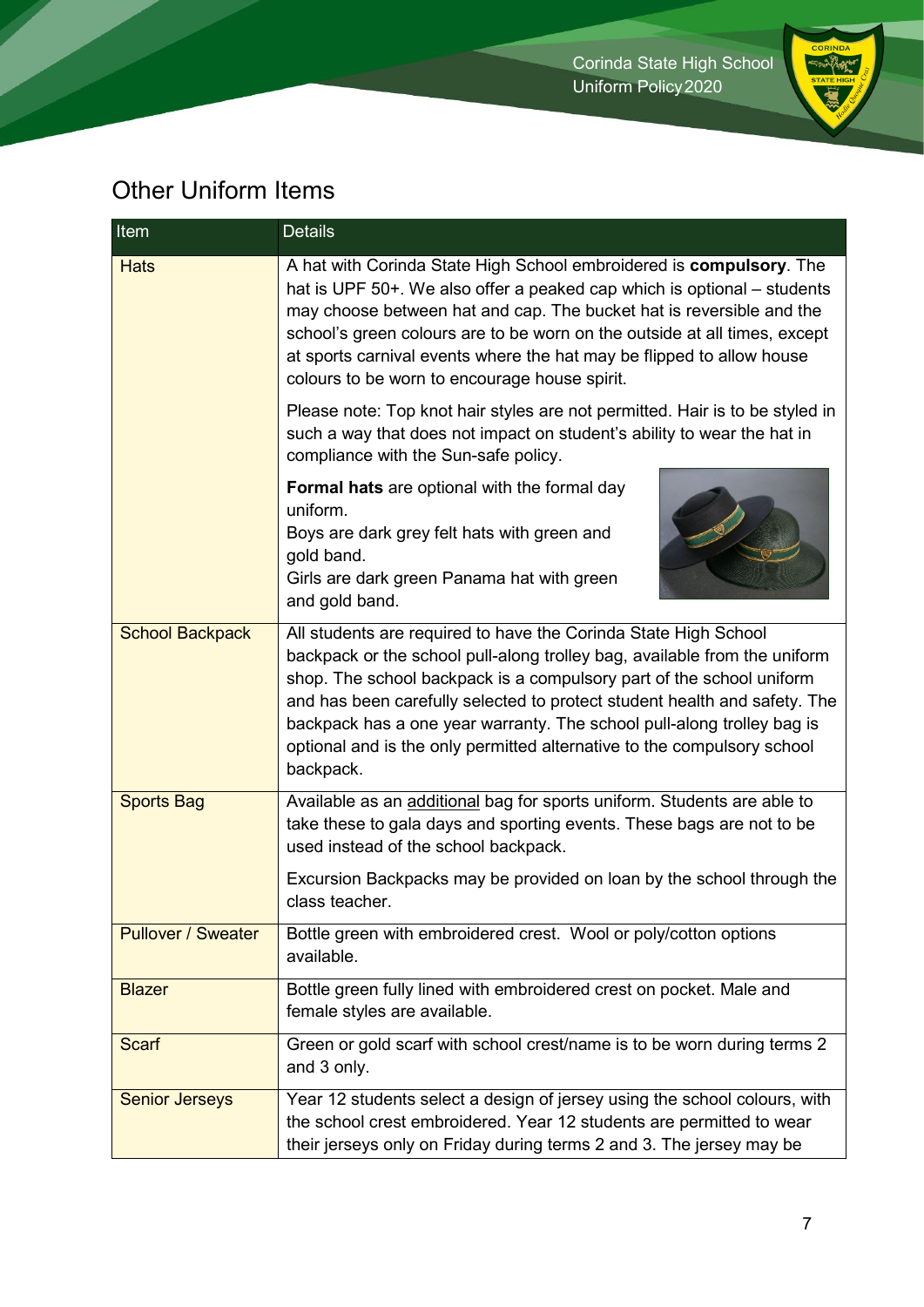

|                                    | worn with the formal uniform, and must be worn with a correct school<br>shirt underneath.                                                                                                                                                                                                                                                                                                                                                                                                                             |
|------------------------------------|-----------------------------------------------------------------------------------------------------------------------------------------------------------------------------------------------------------------------------------------------------------------------------------------------------------------------------------------------------------------------------------------------------------------------------------------------------------------------------------------------------------------------|
|                                    | The school reserves the right to remove this privilege if students do not<br>meet school expectations for a year 12 role model.                                                                                                                                                                                                                                                                                                                                                                                       |
| <b>Team Uniforms</b>               | The Health and Physical Education department have arranged for<br>special interschool team uniforms to be available for loan from the HPE<br>department. Access to team uniforms incurs nil cost to the student.<br>These uniforms must be returned at the conclusion of the sporting<br>season. This uniform is only for a specific sport and does not replace the<br>normal Physical Education / Sports uniform as listed previously. This<br>team uniform may not be worn to school but worn for competition only. |
| Dance/Tennis/FEX<br><b>Uniform</b> | The uniform requirements for these subjects are specific to their need.<br>Students are to wear the uniform as directed in the Excellence<br>Handbook. Additionally students may:                                                                                                                                                                                                                                                                                                                                     |
|                                    | Dance: Students who are required to attend early<br>rehearsal/practice sessions in these classes may wear the<br>dance uniform to school only when driven to the school gate.                                                                                                                                                                                                                                                                                                                                         |
|                                    | Tennis / Futsal Excellence: Students who are required to attend<br>early practice sessions in these classes may wear the sports<br>uniform to school.                                                                                                                                                                                                                                                                                                                                                                 |
| <b>School Badge</b>                | School issued/related badges may be worn.                                                                                                                                                                                                                                                                                                                                                                                                                                                                             |
| <b>Cultural Headwear</b>           | Must be plain white with no colours or sequins.                                                                                                                                                                                                                                                                                                                                                                                                                                                                       |
| <b>Hair Decorations</b>            | Ribbons, ties, combs, headbands and scrunchies (only) should be white,<br>black, bottle green or gold. Hair combs may be brown, clear, green, gold<br>or white. Plain headbands in the approved colours (white, black, bottle<br>green or gold) are permitted. Hair jewellery is not permitted.                                                                                                                                                                                                                       |

## Personal Presentation

We promote personal presentation, which demonstrates positive self-esteem and pride in oneself and our school.

#### Jewellery

Minimum jewellery is permitted i.e. watch, one pair of small gold or silver stud earrings only. Stud earrings are to be no larger than 3mm for pierced ears, and a maximum of one in each ear lobe. Gold and silver earrings are available from the Uniform Shop. Jewellery poses Workplace Health and Safety concerns in practical subjects and we cannot allow this risk to be taken.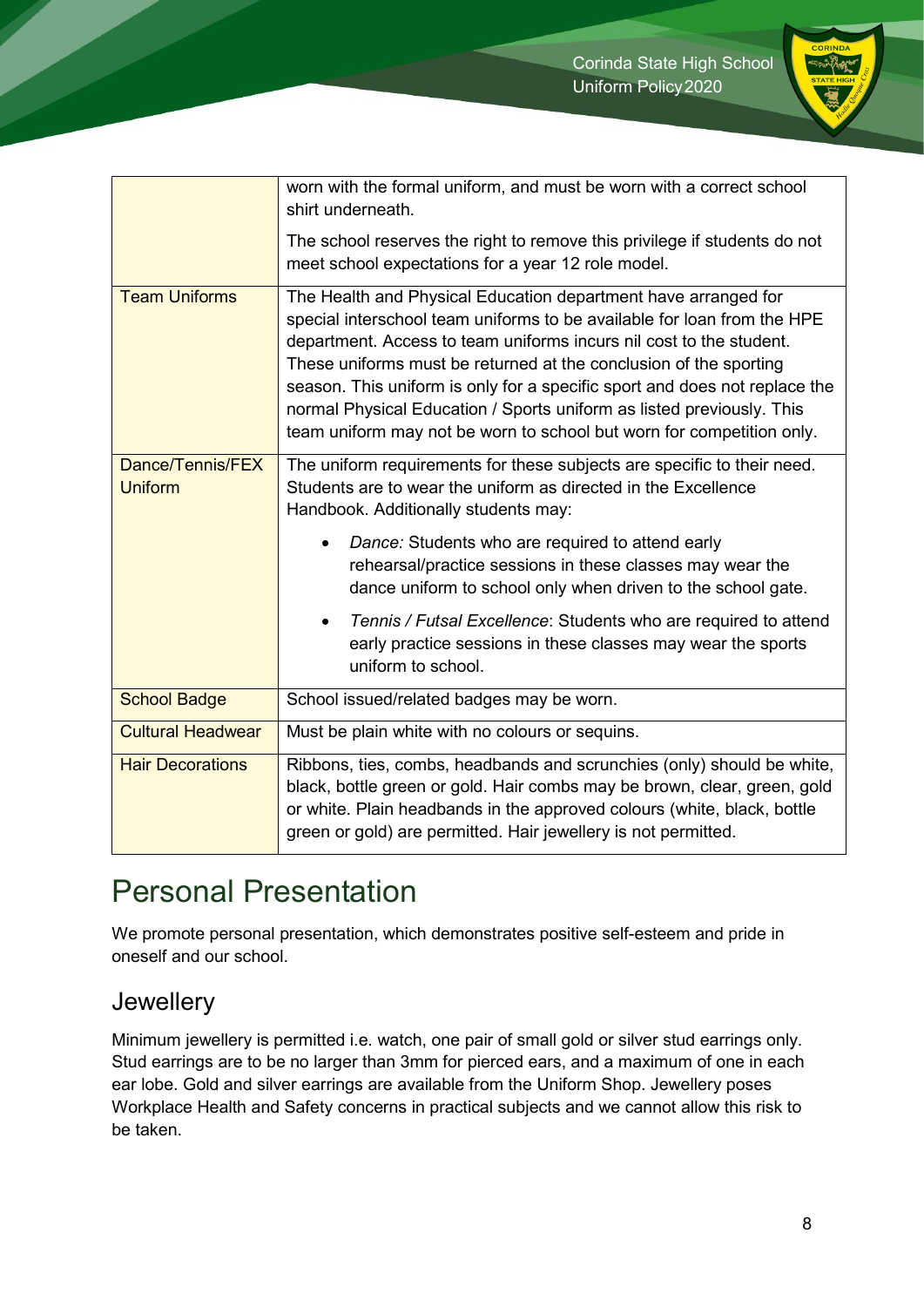

### Body Piercing

Piercings additional to the accepted one piercing in each ear lobe is not accepted in our school.

Other than the accepted one piercing in each ear lobe, students are expected to remove all other forms of piercings. Clear plastic ball piercings are not acceptable.

#### **Accessories**

Key chains, belt chains are not acceptable.

### Body Art

Body art, such as tattoos, are not accepted in our school and students are expected to ensure they are completely covered and not visible.

### Cosmetics and Finger Nails

Students are not permitted to wear makeup or coloured nail polish (clear polish is acceptable). Finger nails should be an acceptable length, and should be worn in consideration of workplace, health and safety requirements. Moderation of 'acceptable' nail length and colour is at the discretion of the Administration. False nails or nail attachments are not permitted. Eyelash extensions are not permitted.

#### **Hair**

Conservative hairstyles are a requirement for all students. Moderation of 'acceptable' hairstyle and colour is at the discretion of the Administration. If you have any doubts, please consult your Dean or Deputy Principal before having the hair cut or coloured.

As a general guide, the following standards apply:

- Hair is to be of one natural colour (no bright streaks or bright colours accepted)
- Extreme styles are not acceptable, e.g. Mohawks, rat-tails, shaved heads, undercuts, mullet cuts, tracks or similar hair lines are not acceptable.
- Hair length is to be no shorter than blade gauge 2 as a minimum.
- Hair that is long and untidy will need to be cut.
- Hair below shoulder length must be tied back.
- Hair is to be neat and tidy at all times, worn off the face and neatly tied back.
- Rat tails or any unnecessary lengthy extensions are not permitted.
- Top knots are not permitted. Hair is to be styled in such a way that does not interfere with student's ability to wear the hat in compliance with the Sun-safe policy.
- Weaves should be natural in appearance with no hair jewellery.

#### Facial Hair

Students are to be clean shaven.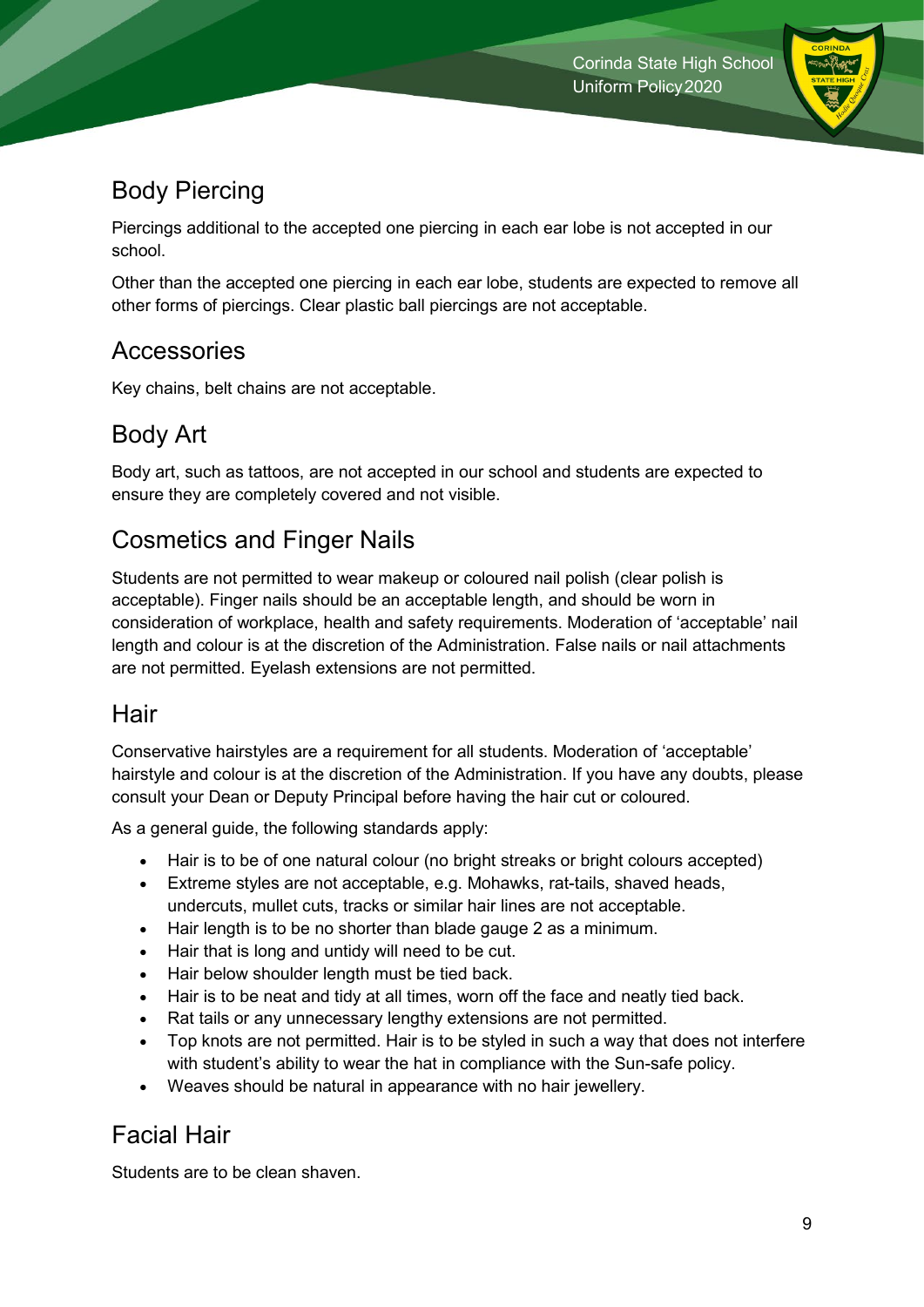

### School Bags

Should not be marked with graffiti. Suitable tags and ties may be used to assist in identifying ownership.

#### Underclothes

Underclothes should not compromise our uniform standards and are not to be visible. Students who wish to wear 'undershirts' are only permitted to wear white and must not hang out under sleeves or below shirts. There is to be no writing or print on undershirts.

#### Personal Hygiene

Personal cleanliness is the responsibility of each and every student.



### Failure to meet dress code requirements

If students are unable to meet the dress code requirements (due to hardship or extreme conditions) they are required to bring a note from home outlining their reason and the administration will endeavour to make alternative arrangements. Failure to follow this procedure will result in consequences being applied according to the school's Responsible Behaviour Plan.

Variations to the uniform will not be accepted

## The Uniform Shop

The Uniform Shop is an integral part of the fundraising activities of the Parents and Citizens Association (P&C) of the school. The School Locker manages uniform sales.